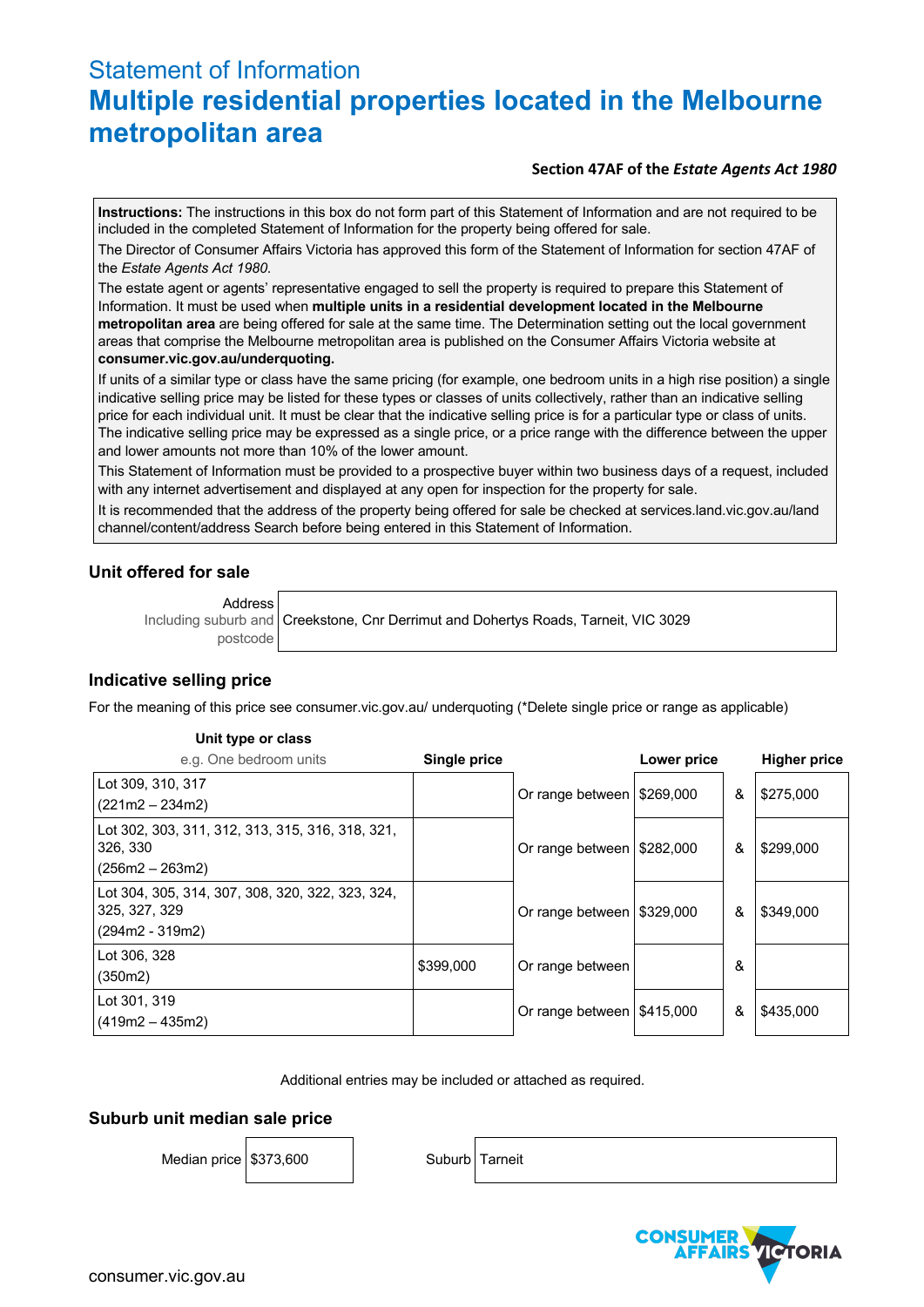| Period - From Jan 2022 |  | To   Apr 2022 | Source RPM Research Division |
|------------------------|--|---------------|------------------------------|
|                        |  |               |                              |

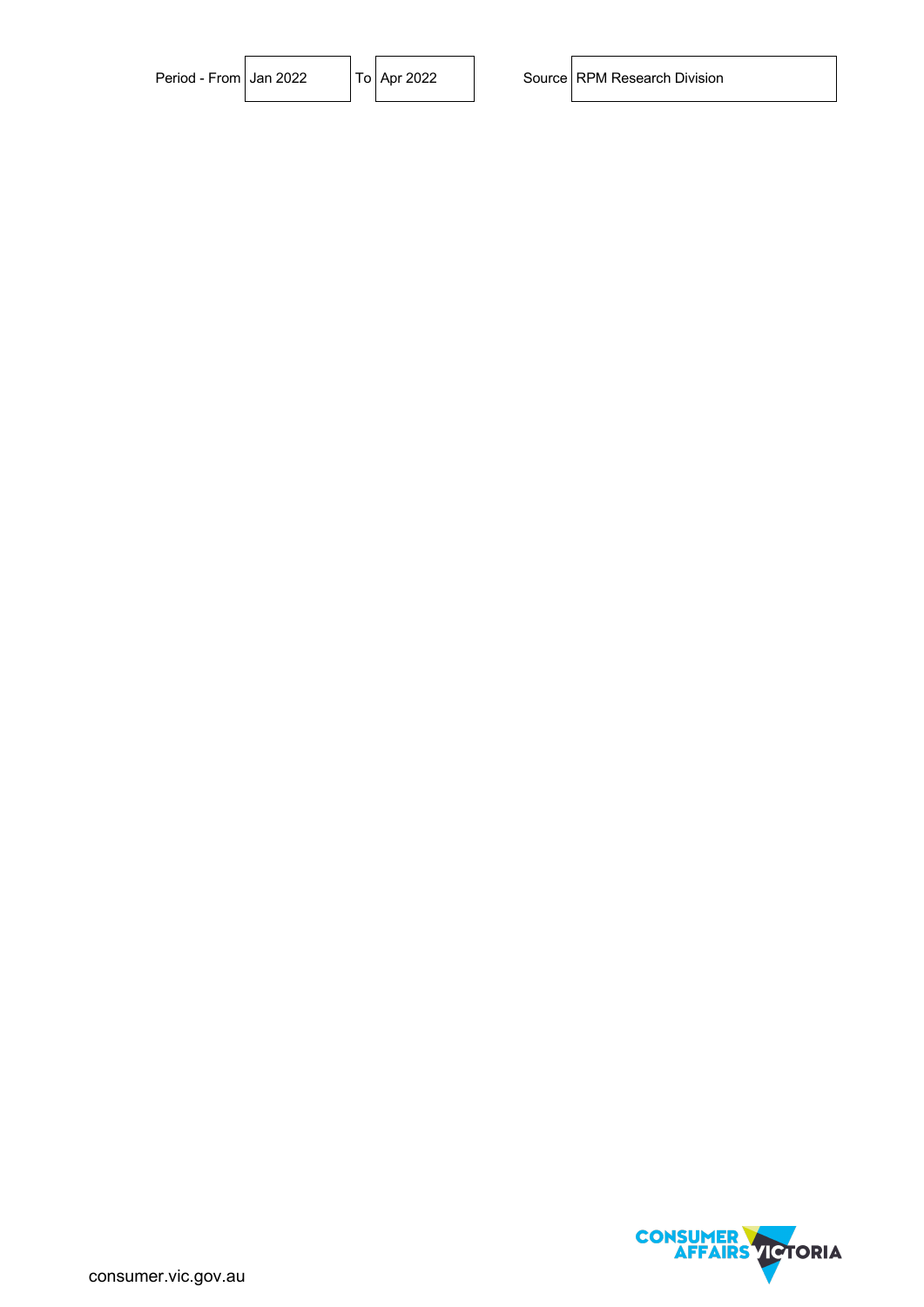## **Comparable property sales (\*Delete A or B below as applicable)**

**A\*** These are the details of the three units that the estate agent or agent's representative considers to be most comparable to the unit for sale. These units must be of the same type or class as the unit for sale, been sold within the last six months, and located within two kilometres of the unit for sale.

| Unit type or class<br>E.g. One bedroom units | Address of comparable unit                  | <b>Price</b> | Date of sale |
|----------------------------------------------|---------------------------------------------|--------------|--------------|
| Lot 309, 310, 317                            | Lot 4922 (231m2), The Grove Estate, Tarneit | \$281,000    | March 2022   |
| $(221m2 - 234m2)$<br>\$269,000 - \$275,000   | Lot 4909 (231m2), The Grove Estate, Tarneit | \$281,000    | April 2022   |
|                                              | Lot 139 (237m2), Creekstone Estate, Tarneit | \$275,000    | March 2022   |

## **Unit type or class**

| E.g. One bedroom units                              | Address of comparable unit                 | <b>Price</b> | Date of sale |
|-----------------------------------------------------|--------------------------------------------|--------------|--------------|
| Lot 302, 303, 311, 312,<br>313, 315, 316, 318, 321, | Lot 1940 (263m2), Newhaven Estate, Tarneit | \$290,000    | March 2022   |
| 326, 330                                            | Lot 2025 (263m2), Newhaven Estate, Tarneit | \$299,000    | April 2022   |
| (256m2 – 263m2)<br>$$282,000 - $299,000$            | Lot 2038 (263m2), Newhaven Estate, Tarneit | \$297,000    | April 2022   |

#### **Unit type or class**

| E.g. One bedroom units                                   | Address of comparable unit                  | <b>Price</b> | Date of sale |
|----------------------------------------------------------|---------------------------------------------|--------------|--------------|
| Lot 304, 305, 314, 307,<br>308, 320, 322, 323, 324,      | Lot 1908 (294m2), Newhaven Estate, Tarneit  | l \$349.000  | March 2022   |
| 325, 327, 329<br>(294m2 - 319m2)<br>5329,000 - \$349,000 | Lot 4857 (294m2), The Grove Estate, Tarneit | \$335,900    | March 2022   |
|                                                          | Lot 1262, Alamora Estate, Tarneit           | \$334,900    | March 2022   |

#### **Unit type or class**

| E.g. One bedroom units | Address of comparable unit                 | <b>Price</b> | Date of sale |
|------------------------|--------------------------------------------|--------------|--------------|
| Lot 306, 328           | Lot 1187 (350m2), Marigold Estate, Tarneit | \$396,500    | l March 2022 |
| (350m2)<br>\$399,000   | Lot 1189 (350m2), Marigold Estate, Tarneit | \$396,500    | l March 2022 |
|                        | Lot 1190 (350m2), Marigold Estate, Tarneit | \$396,500    | l March 2022 |

#### **Unit type or class**

| E.g. One bedroom units                   | Address of comparable unit                  | <b>Price</b> | Date of sale |
|------------------------------------------|---------------------------------------------|--------------|--------------|
| Lot 301, 319                             | Lot 5013 (425m2), Bluestone Estate, Tarneit | \$421,000    | April 2022   |
| (419m2 – 435m2)<br>$$415,000 - $435,000$ | Lot 145 (420m2), Harlow Estate Tarneit      | \$423,000    | April 2022   |
|                                          | Lot 148 (420m2), Harlow Estate Tarneit      | \$423,000    | April 2022   |

This Statement of Information was prepared on:

16/6/22

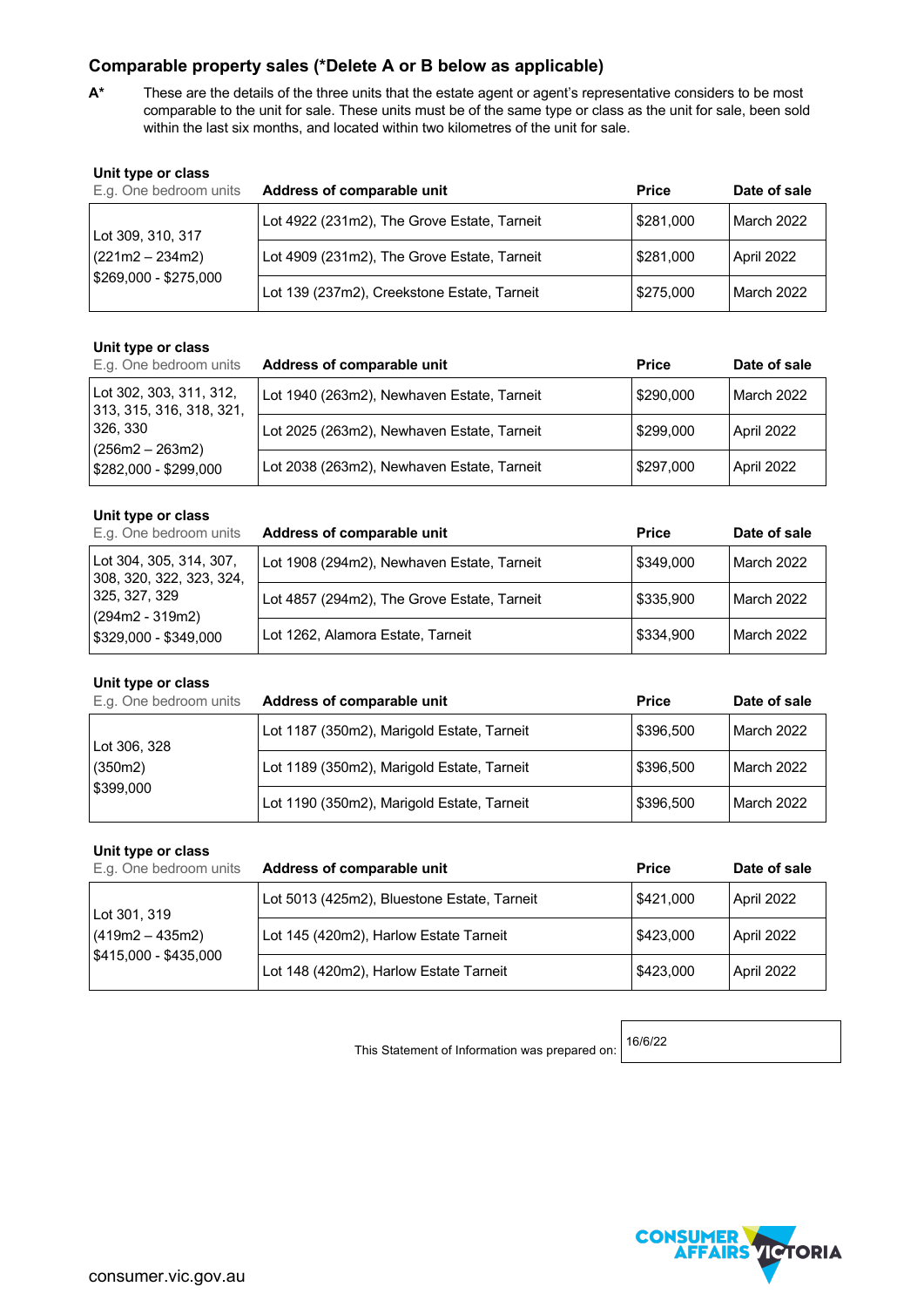# Statement of Information **Multiple residential properties located in the Melbourne metropolitan area**

## **Section 47AF of the** *Estate Agents Act 1980*

**Instructions:** The instructions in this box do not form part of this Statement of Information and are not required to be included in the completed Statement of Information for the property being offered for sale.

The Director of Consumer Affairs Victoria has approved this form of the Statement of Information for section 47AF of the *Estate Agents Act 1980*.

The estate agent or agents' representative engaged to sell the property is required to prepare this Statement of Information. It must be used when **multiple units in a residential development located in the Melbourne metropolitan area** are being offered for sale at the same time. The Determination setting out the local government areas that comprise the Melbourne metropolitan area is published on the Consumer Affairs Victoria website at **consumer.vic.gov.au/underquoting.**

If units of a similar type or class have the same pricing (for example, one bedroom units in a high rise position) a single indicative selling price may be listed for these types or classes of units collectively, rather than an indicative selling price for each individual unit. It must be clear that the indicative selling price is for a particular type or class of units. The indicative selling price may be expressed as a single price, or a price range with the difference between the upper and lower amounts not more than 10% of the lower amount.

This Statement of Information must be provided to a prospective buyer within two business days of a request, included with any internet advertisement and displayed at any open for inspection for the property for sale.

It is recommended that the address of the property being offered for sale be checked at services.land.vic.gov.au/land channel/content/address Search before being entered in this Statement of Information.

## **Unit offered for sale**

Address

Including suburb and postcode Creekstone, Cnr Derrimut and Dohertys Roads, Tarneit, VIC 3029

## **Indicative selling price**

For the meaning of this price see consumer.vic.gov.au/ underquoting (\*Delete single price or range as applicable)

#### **Unit type or class**

| e.g. One bedroom units                    | Single price |                              | <b>Lower price</b> |   | <b>Higher price</b> |
|-------------------------------------------|--------------|------------------------------|--------------------|---|---------------------|
| Lot 2221, 2251, 2259<br>$(351m2 - 385m2)$ |              | Or range between   \$406,000 |                    | & | \$433,000           |
| Lot 2222, 2223<br>$(272m2 - 286m2)$       |              | Or range between   \$329,000 |                    | & | \$335,000           |
| Lot 2248<br>(449m2)                       | \$459,000    | Or range between             |                    | & |                     |
| Lot 2250<br>(652m2)                       | \$589,000    |                              |                    |   |                     |

Additional entries may be included or attached as required.

## **Suburb unit median sale price**